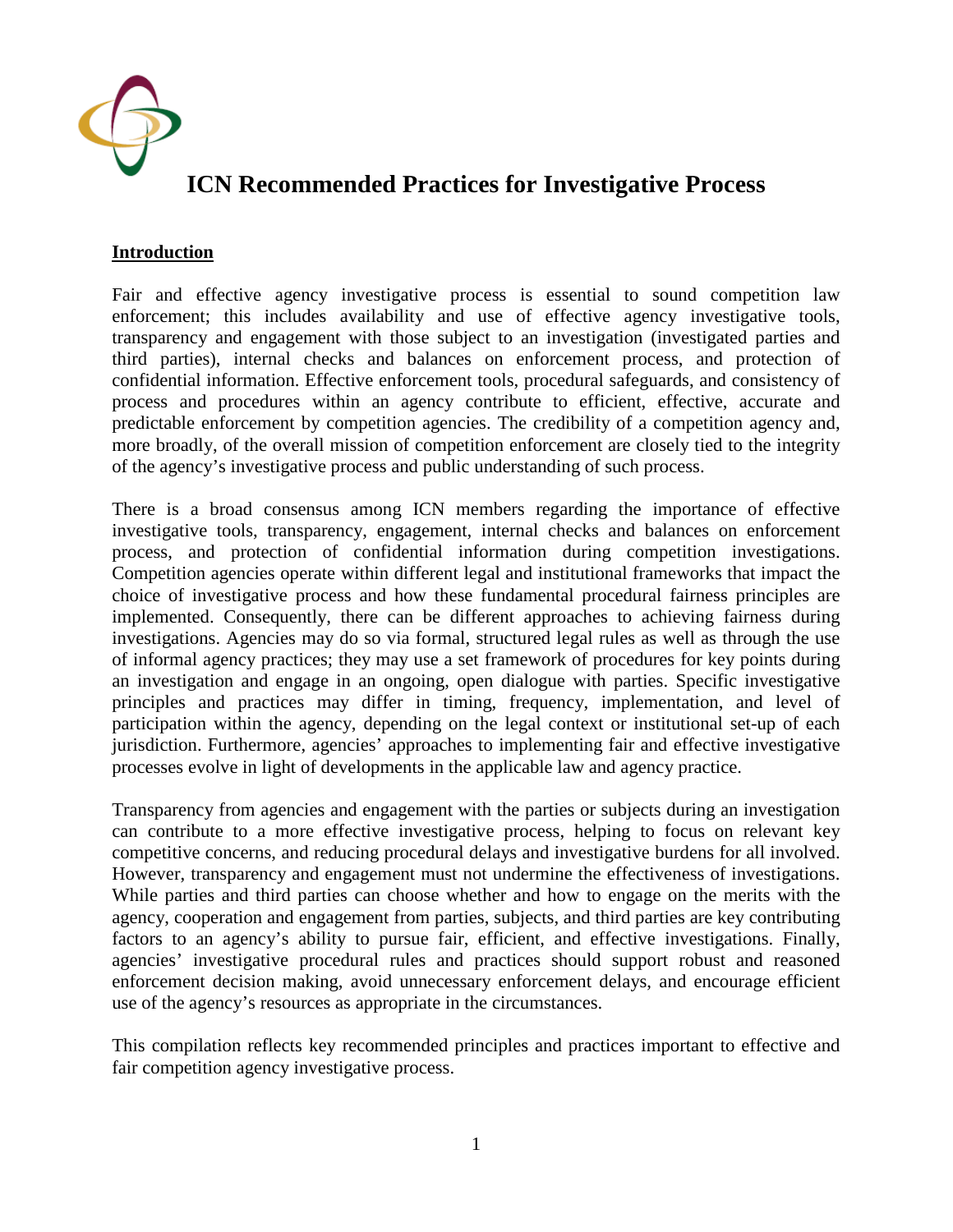## **I. Competition Agency Investigative Tools**

**1. A set of effective investigative tools is a basic attribute of sound and effective competition enforcement.** 

**Competition agencies should have sufficient resources and the appropriate investigative tools to conduct investigations and obtain all relevant information to enforce competition laws within any statutory or agency-set deadlines.** 

- 1.1 The most common investigative tools used by competition agencies include voluntary and compulsory requests for information (documents and written responses), voluntary and compulsory on-site searches or inspections, voluntary and compulsory interviews or testimony, other voluntary submissions of information, and searching publicly available information.
- 1.2 Competition agencies should have the ability to compel the submission of relevant information at appropriate stages of an investigation from various sources, including parties under investigation and relevant third parties. Agencies should also have the ability to accept and consider submissions of relevant views made voluntarily by parties and third parties.
- 1.3 Agencies should have sufficient resources to consider relevant information received during investigations, evaluate the competitive impact of the conduct under investigation, assess whether a violation may have occurred, and where appropriate, challenge, prohibit, or remedy misconduct.

### **2. Investigative tools for competition law investigations should be based on an appropriate legal framework setting out clear criteria and procedural requirements for their use.**

- 2.1 Agencies should have an appropriate legal framework for the use of investigative tools during investigations, with clear, defined rules, procedural requirements, and appropriate checks, e.g., internal agency review, external review by courts, evidence gathering subject to applicable legal privileges, confidentiality protections, due consideration of relevance, proportionality, and the ability for respondents to contest unlawful use of investigative tools. Such framework should be commensurate with the need to ensure effective enforcement of competition law.
- 2.2 Compulsory investigative tools should be backed by the ability to enforce compliance, including appropriate and effective sanctions for non-compliance and obstruction.

### **3. Competition agencies' internal procedures should address the use of their investigative tools and the information gathered during an investigation.**

3.1 Prior to issuing compulsory requests for information, agencies should consider the proportionality, relevance, and burden of the requests, consistent with the circumstances of the matter.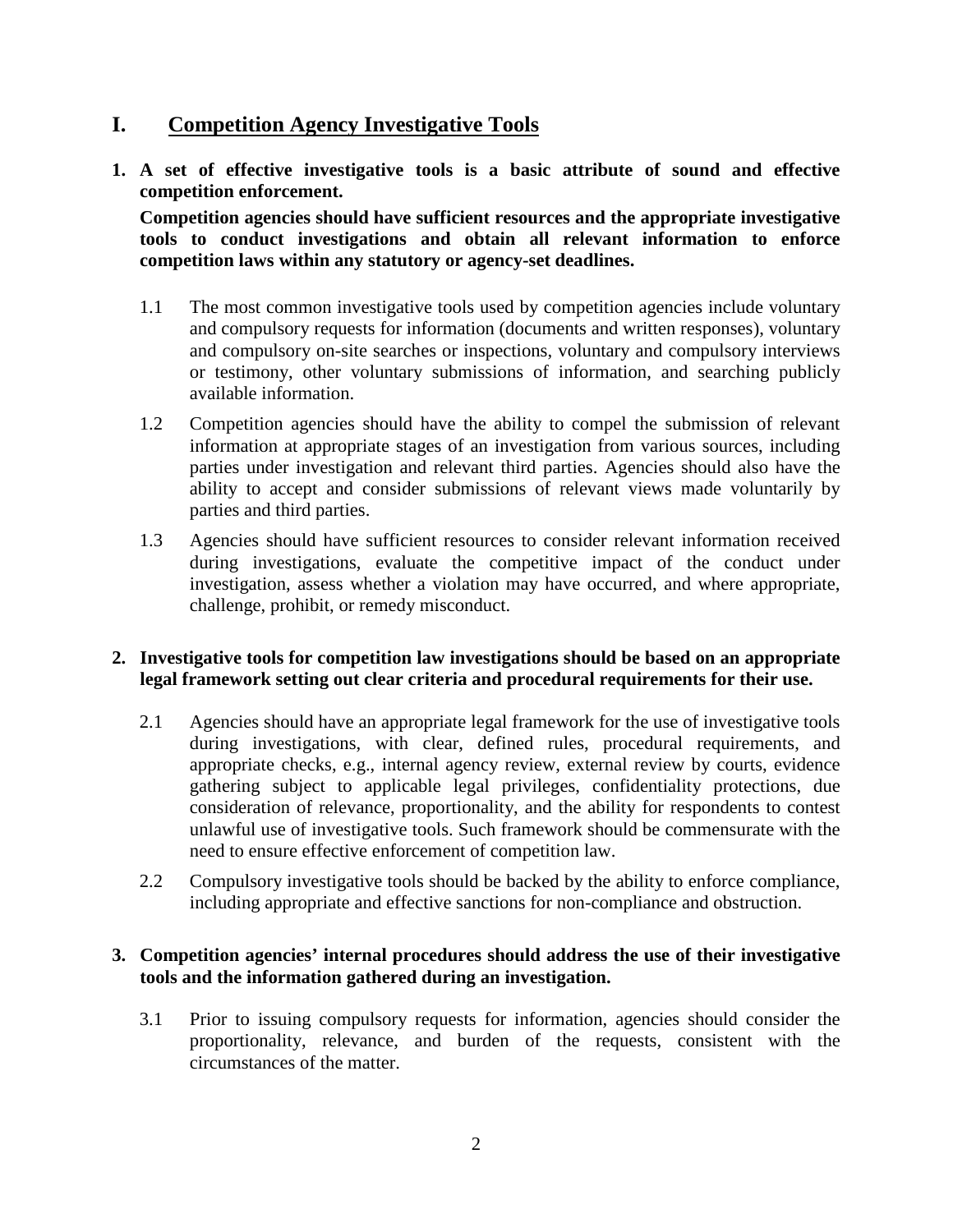- 3.2 Tailoring the use and content of tools to the specific investigative situation benefits agency enforcement. Agencies should focus their requests on information potentially relevant to the assessment of competition issues or concerns raised by the investigation. Agencies should avoid imposing unnecessary burdens on parties and third parties in their use of investigative tools.
- 3.3 Agencies should set reasonable timing for responses to requests for information, appropriate to the circumstances of the matter, to ensure that the response is informative and that respondents do not delay the overall timing of the investigation.
- 3.4 Agencies should have the discretion to discuss and adapt issued requests for information with recipients to ensure mutual understanding of the requests, in line with the needs of the investigation. Procedural rules also should provide for internal agency review or external appeal procedures to address disputes related to information requests.
- 3.5 Investigations often benefit from seeking information from a variety of sources and perspectives, including the subjects of the investigation, customers, suppliers, and competitors, in order to ensure a thorough understanding of market conditions and impact. Agencies should ensure that the evidence and information obtained during an investigation receive appropriate consideration.

## **II. Transparency About Agency Policies And Standards**

**4. Transparency about legal standards and agency policies is a basic attribute of sound and effective competition enforcement.** 

**Competition laws and policies that govern agency enforcement should be transparent. Transparency to the public about an agency's process, procedures, and enforcement priorities can help to reinforce the values of accountability, predictability and fairness in the application of competition enforcement.**

- 4.1 Transparency about laws, policies, and standards should include the substantive legal standards used for enforcement; the processes and investigative tools that agencies use to conduct their investigations and market inquiries that can be used for law enforcement; any agency guidelines for analysis; the framework for enforcement cooperation with other domestic or international agencies; any settlement or commitment procedures; the process for judicial review; and the sanctions and remedies available for competition law violations and how they are determined.
- 4.2 Competition agency decisions to challenge or prohibit conduct, or to accept a mutually agreed upon resolution, should be transparent. Agencies should provide a publicly available version or summary that explains the agency's findings of fact, analysis, and any commitments or sanctions, subject to appropriate protection for confidential information. Written, reasoned decisions promote transparency to counsel and companies seeking to comply with the law.
- 4.3 Agencies should be transparent with respect to their investigative process, to the extent it does not undermine the effectiveness of its investigations. This includes making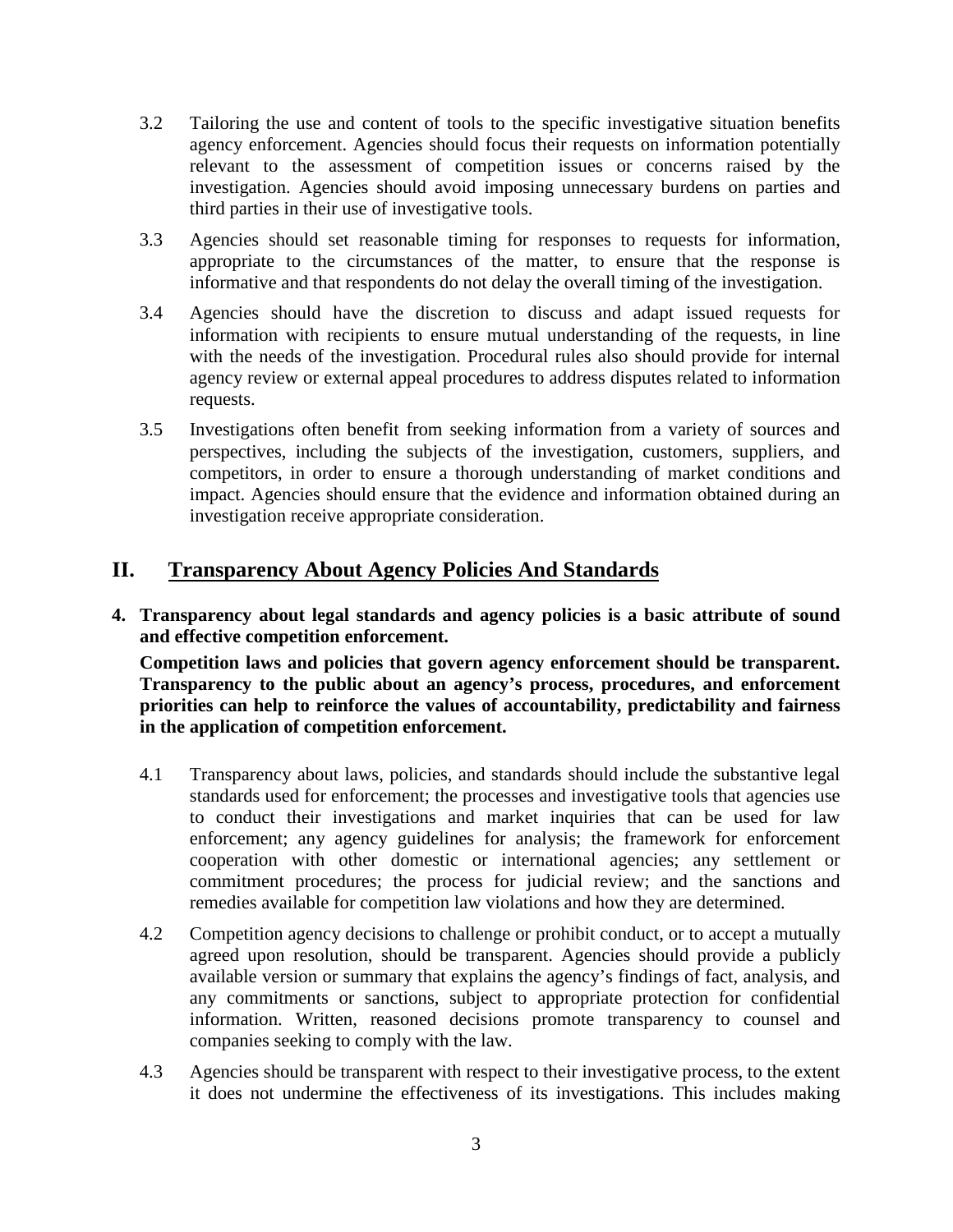public relevant agency investigative rules, guidelines, practices, procedures, applicable timeframes, confidentiality rules, process for enforcement cooperation, and general enforcement priorities, if any.

4.4 Competition agencies use many formats for the public presentation of information to promote transparency. Information can be presented formally, including through incorporation in relevant competition law or agency rules of practice or procedural guidelines, or in less formal ways, such as agency speeches, closing statements, public manuals, staff working papers, fact sheets, Frequently Asked Questions (FAQs), explanatory notes, best practices, guides, or other general advice, publications, or public information related to enforcement and investigative procedures. Such tools can help promote transparency and interaction with potential parties/subjects and third parties.

# **III. Transparency During An Investigation**

**5. Transparency to parties during an investigation is a basic attribute of sound and effective competition enforcement.** 

**Competition agencies should provide a high level of transparency to parties under investigation, informing the parties as soon as practical of significant information related to the investigation and key developments during the progress of the matter, including an explanation of competitive concerns, subject to appropriate protections for confidential information and the specific needs of the investigation.** 

- 5.1 The extent of investigative transparency is subject to agency discretion and should take into account the specific needs of the investigation and obligations to protect confidential information. Different types of investigations, and investigations at different stages, may require varying levels of transparency (e.g., the initial nonpublic or covert stage of a cartel investigation calls for less transparency than the interaction with parties during the early stages of a merger review).
- 5.2 Transparency during an investigation does not limit an agency's discretion to pursue new or additional theories that may arise, though agencies should update the parties at appropriate points of the investigation.
- 5.3 To the extent that it does not undermine the effectiveness of an investigation, agencies should notify parties as soon as feasible that an investigation has been opened, and identify its legal basis, the subject matter of the investigation, and where possible, the expected timing of the investigation. Agencies should provide a point of contact for parties under investigation and address questions about applicable case-handling and decision-making procedures.
- 5.4 During an investigation, agencies should inform parties of the basic facts and nature of evidence gathered, as well as the agency's theories of competitive harm. At key points in the investigation, agencies should provide the parties with updates of the investigation's scope, status, and any significant developments, such as changes to the competition concerns notified to the parties. An agency's communication of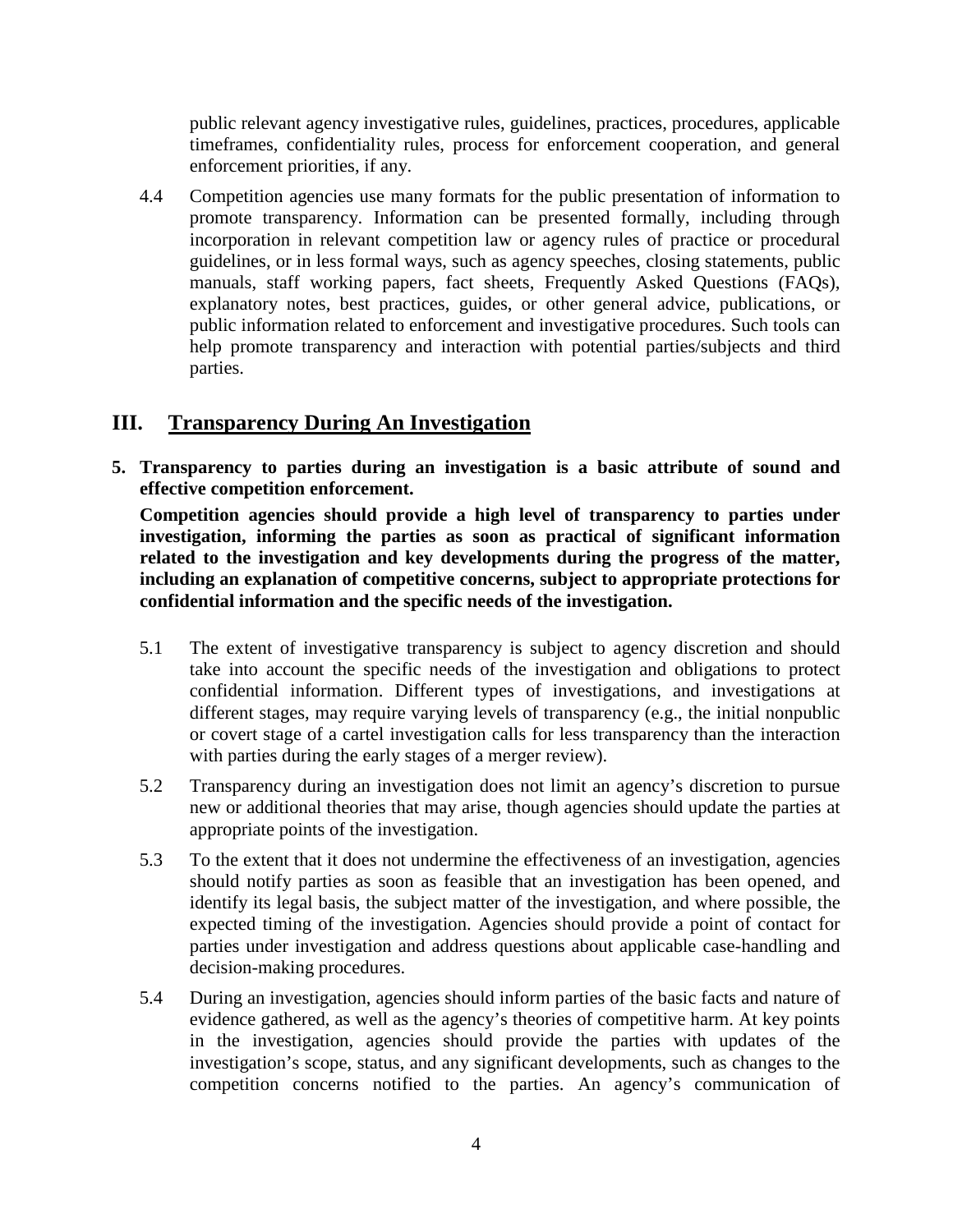competitive concerns should be made in time for the parties to have a meaningful opportunity to respond to the concerns.

- 5.5 Agencies should be transparent about the investigative process to third parties involved in investigations to the extent of their involvement, subject to confidentiality rules and the needs of the investigation. For example, agencies should be transparent to third parties about the process for complaints, responses to compulsory requests, and other submissions, and how such information typically is used during an investigation.
- 5.6 After formal allegations of competition violations and presentation of legal arguments are made, parties should be provided with access to the evidence relied upon as the basis for the agency's allegations and an effective opportunity to respond.

### **IV. Engagement During An Investigation**

**6. Engagement between the agency and the parties under investigation on significant factual, legal, economic, and procedural issues is a basic attribute of sound and effective competition enforcement, promoting more informed and robust enforcement.** 

**Competition agencies should provide opportunities for meaningful engagement during an investigation. This should include the opportunity for parties under investigation to present evidence and arguments/defenses in a timely and concise manner.** 

**Investigations benefit from the open discussion of investigative theories with the parties and the explanation of competition concerns at key stages, allowing both sides to identify, consider, and test allegations and theories. Party candor and completeness in responding to agency requests and concerns, and presenting legal and economic arguments and defenses are necessary to ensure efficient and effective enforcement. Successful engagement depends in large part on the cooperation between the agency and the parties.**

- 6.1 Engagement and dialogue between parties and agencies on significant procedural issues and relevant legal, economic, and factual bases for competitive concerns support fair and informed enforcement. Engagement during an investigation does not limit an agency's discretion to pursue new or additional theories that may arise, though new theories and concerns should be incorporated into any ongoing engagement.
- 6.2 Agencies should not deny, without due cause, the ability of those that are subject to an investigation to be represented by qualified legal counsel of their choosing. Agencies should permit parties and third parties to present their views via counsel, their employees, and outside experts.
- 6.3 Early discussion of the facts, evidence and, working theories can encourage a more productive agency-party dialogue and enable the agency to focus investigative resources on the most meaningful or problematic issues. Agencies should allow parties to present relevant arguments, critical facts, empirical work or analyses, and defenses as early in the investigation as is practicable.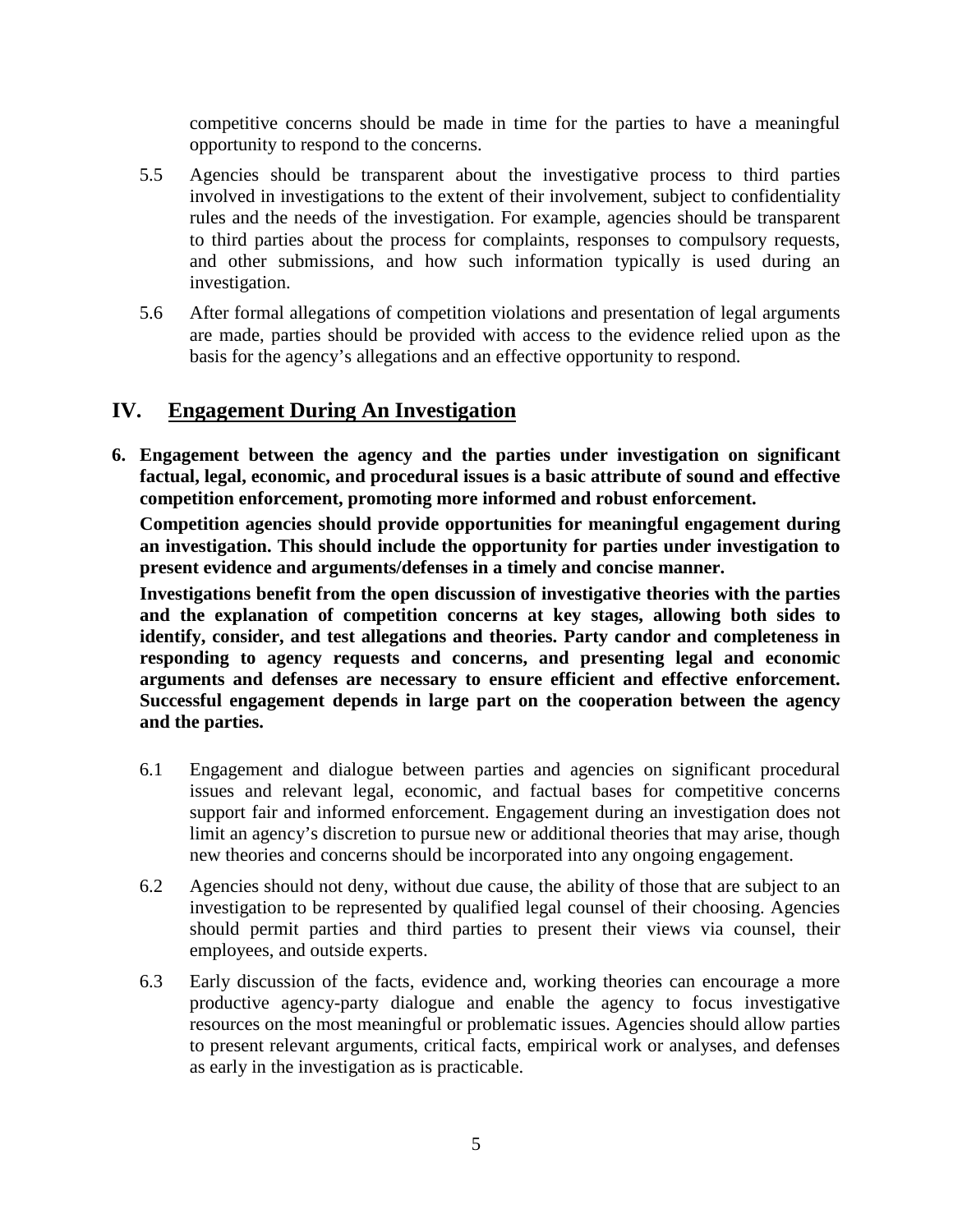- 6.4 Agencies should provide parties under investigation with opportunities to discuss the investigation with the agency to make their views known. As an investigation advances, this includes meetings or discussions between the agency and parties at key stages of the investigation.
- 6.5 Parties under investigation should be given the opportunity to exercise their rights of defence and respond to agency concerns and evidence. Parties should be permitted to express views, present factual, legal, and economic evidence to the agency, and make substantive submissions during the investigation.
- 6.6 When parties and third parties submit their views, evidentiary claims, and defenses to the agency for consideration, agencies should encourage them to substantiate their views with factual support. It can be useful for agencies to discuss expectations or establish general guidance for the content and presentation of submissions, e.g., economic evidence or expert opinions.
- **7. Engagement with third parties (e.g., competitors, customers, sector regulators, or other non-parties that agencies may contact during an investigation) also promotes more informed and robust enforcement.**

**Agencies should provide interested third parties with the opportunity to submit views to the agency during an investigation, and where appropriate, the opportunity to meet or discuss their views with the agency.**

### **V. Agency Safeguards**

**8. The use of internal agency safeguards to bolster investigative integrity and support informed and robust decision making is a basic attribute of sound and effective competition enforcement.** 

### **Competition agencies should establish internal procedures and practices to ensure that their investigative processes are consistent and impartial.**

- 8.1 Agency officials should not have relational or financial conflicts of interest relating to the investigations and proceedings they participate in or oversee. To help ensure the impartiality of investigations and decision making, agencies should have ethics rules to prevent potential conflicts, e.g. recusals or 'cooling-off' periods.
- 8.2 Agencies should promote consistency of procedures across similar agency investigations. Internal rules or practices for conducting investigations, templates or models for routine investigative requests and recommendations, and internal review of investigative requests can help promote consistency. A written agency practice manual or internal guidelines and regular training on investigative techniques can help ensure that staff is familiar with agency rules and agency practices are continuously improved.
- 8.3 Agencies should have procedures to assess the status of an investigation at an early stage and at key points throughout the investigation. Investigation by case officers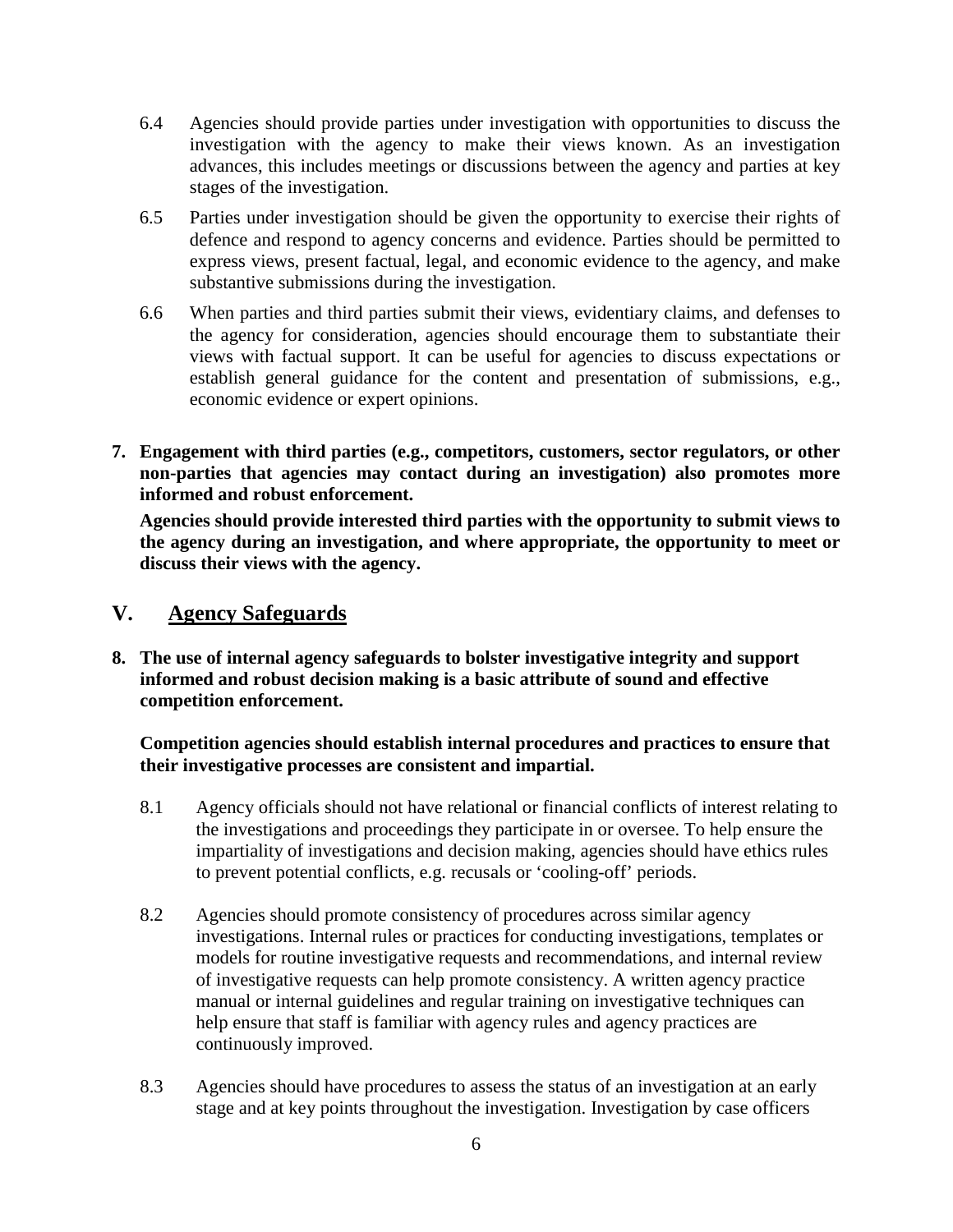should be discussed and coordinated by agency management and other relevant parts of the agency, as appropriate to the nature and circumstances of each investigation and an agency's organizational structure. This promotes consistency and agency accountability. Key investigative actions that can benefit from oversight, discussion, and/or coordination include: issuing and approving compulsory requests for information, commencing in-depth investigations, evidence evaluation, and recommendations to agency decision makers. Regular internal discussion and meetings between case officers and agency management and/or other relevant offices can help guide and reassess investigative progress, strategy, and theories.

- 8.4 Agencies should conclude investigations within a reasonable time, taking into account the nature and complexity of the matter and avoiding unnecessary delay. Agencies should meet all deadlines set by competition laws or agency rules. In the absence of such deadlines, agencies should set internal projections or working estimates to help avoid unnecessary delay and encourage efficient use of agency resources, appropriate to the complexity and circumstances of the matter.
- 8.5 Within the relevant statutory framework and agency rules, agencies should encourage engagement from parties on timing issues to avoid delay. Some aspects of investigative timing may be affected by party or third party choices or actions, e.g. responses to requests for information, interaction with agencies in other jurisdictions, changes to business plans, and submission of settlement proposals.
- 8.6 Competition agencies should periodically review internal rules, procedures, and practices to seek continual improvement in their enforcement processes. Agencies may also benefit from engaging with outside stakeholders when evaluating the effectiveness of their enforcement processes. Agencies should consider reforms to their internal procedural rules and practices that promote convergence towards recognized best practices.

#### **9. Agencies should thoroughly evaluate their investigative recommendations and findings before they are implemented or acted upon. Internal safeguards and agency practices that support informed decision making improve the quality of enforcement actions, increase the likelihood of effective outcomes, and strengthen agency credibility.**

- 9.1 Agencies should objectively apply appropriate legal and economic analysis to the facts and evidence gathered in a particular matter. No other consideration, e.g., personal bias, political interference, national protectionism, or interests of industry participants not related to competition should play a role in the enforcement process.
- 9.2 Agencies should ensure that all of the evidence and information, whether exculpatory or inculpatory, obtained during an investigation receive appropriate consideration during the agency decision-making process. Case teams should maintain a thorough case file or record during an investigation, including relevant evidence, correspondence, and analysis to support informed decision making.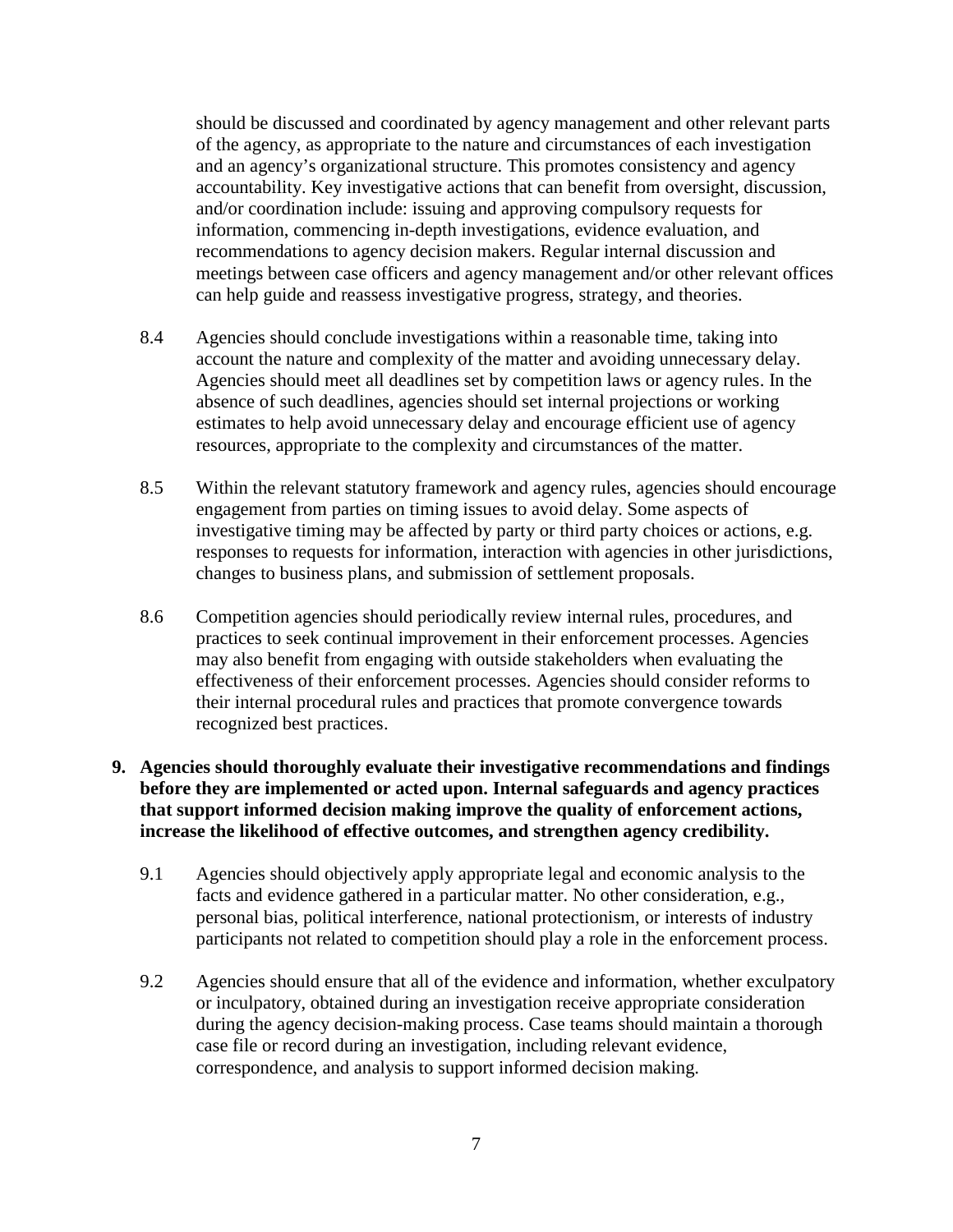- 9.3 Agencies should critically examine the facts and evidence gathered and how they apply to relevant theories defined in an investigation before making a determination. When alleged violations are identified and agency action is recommended, agencies should thoroughly review, test, and confirm their conclusions to strengthen confidence in their decision making. Such strategies should include seeking party comment on agency concerns and may benefit from internal tools such as peer review or scrutiny by officials not involved in conducting the investigation (e.g., agency management and other investigative, economist, or legal services offices).
- 9.4 Fair and informed decision making includes a meaningful opportunity for parties to be heard and agencies to assess the strength of the evidence and defenses. Agencies should provide parties with an opportunity to address the merits of an investigation and respond to agency allegations prior to a decision, e.g., via written submissions; meetings with the case team or key decision makers; investigative hearings.
- 9.5 Any final, formal hearing on alleged violations during the enforcement proceeding should be held pursuant to timely notice and transparent rules and procedures that include the opportunity for parties to make arguments, present and rebut evidence, and respond to agency allegations. The case team and key agency decision makers should participate in the hearing.
- 9.6 All final written enforcement decisions on violations should include detailed explanations of the findings of fact or evidence relied upon, reasoning and analysis, conclusions of law, and sanctions. Other forms of written resolutions (e.g., settlements or commitments) should identify the legal basis, relevant facts and evidence, and clearly explain any commitments and sanctions. Written reasoned decisions support accountability in decision making and provide a record for further review.

# **VI. Confidentiality Protections And Legal Privileges**

**10. Protection of confidential information is a basic attribute of sound and effective competition enforcement.** 

**Respecting confidentiality is important to ensure continued cooperation and the submission of information from parties and third parties during investigations.** 

**Any legal framework for competition law enforcement should include protections for confidential information submitted during investigations. That protection should cover disclosures to parties and third parties, as well as to the public through agency decisions and other statements.**

10.1 Confidentiality rules and determinations of confidentiality during an investigation should take into account the commercial interests of submitters, the procedural rights of parties under investigation, and the overall interest in the efficiency and transparency of enforcement efforts.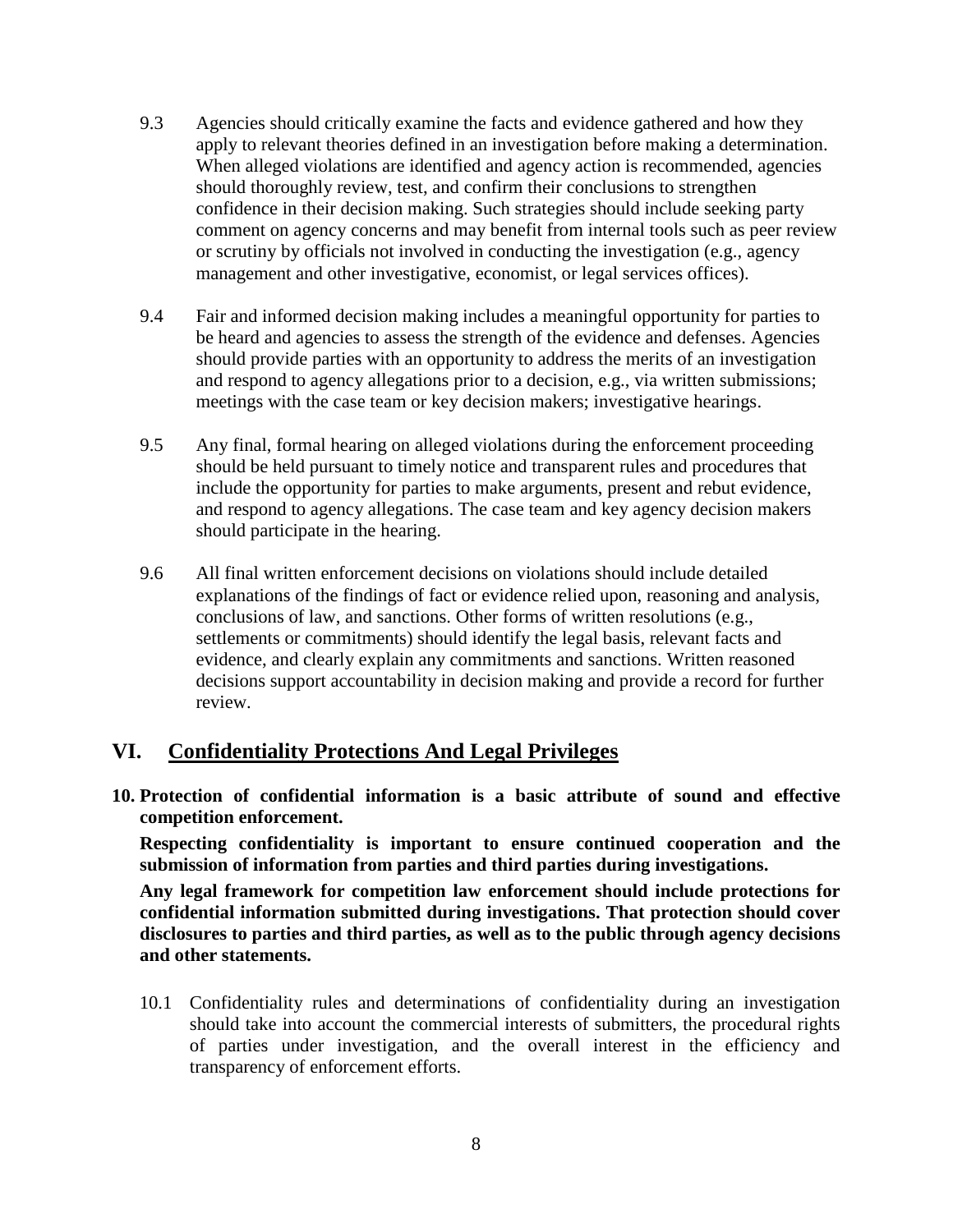- 10.2 Agencies should have clear, publicly available rules or criteria for what information is entitled to confidentiality protections, how to submit and designate confidential information, and the circumstances under which confidential information may be disclosed. Business secrets, trade secrets and sensitive personal information should be classified as confidential during competition law investigations and protected from disclosure, except in explicitly stated circumstances. Agencies may also consider practices related to gathering and handling personal information during investigations, consistent with applicable law.
- 10.3 Confidential information received from parties and third parties during competition investigations should be subject to appropriate confidentiality protections. Agencies should have clear policies regarding the handling of confidential information by staff as well as access by a party or third party to confidential materials obtained from other sources during an investigation. A confidentiality policy setting out how an agency will deal with information or evidence that it receives from a leniency applicant needs to be considered in an effective leniency policy.
- 10.4 Parties and third parties that submit information to an agency during an investigation should have the ability to designate and request protection for information that they deem confidential. Parties and third parties should be required to identify confidential information in their submissions and to substantiate their confidentiality claims.
- 10.5 Agencies should have procedures for evaluating the basis for confidentiality claims to ensure that excessive, unwarranted claims are rejected and do not delay or impair the investigation. Agencies should inform submitters of rejected claims.
- 10.6 Prior to disclosure of information obtained from parties and third parties during an investigation or enforcement proceeding, the submitter should be able to express its views on the confidentiality of the information.

#### **11. Competition agencies should have clear policies regarding the disclosure of confidential information obtained during investigations.**

- 11.1 Agencies should avoid unnecessary public disclosure of confidential information in investigative hearings, public announcements, court or administrative proceedings, decisions and other communications. When contemplating public disclosures related to a specific investigation, an agency should consider redacting or excluding confidential information or using non-confidential versions.
- 11.2 When disclosing confidential information to parties during an investigation or litigation, agencies should consider appropriate limitations on the access to such materials, including using data rooms with restricted access, disclosure to counsel or outside counsel only, or disclosure subject to a protective order, as appropriate.
- 11.3 Agency policies regarding the disclosure of confidential information obtained during investigations should address the disclosure to parties of confidential information relied upon as the basis for an agency's formal allegations of competition violations.